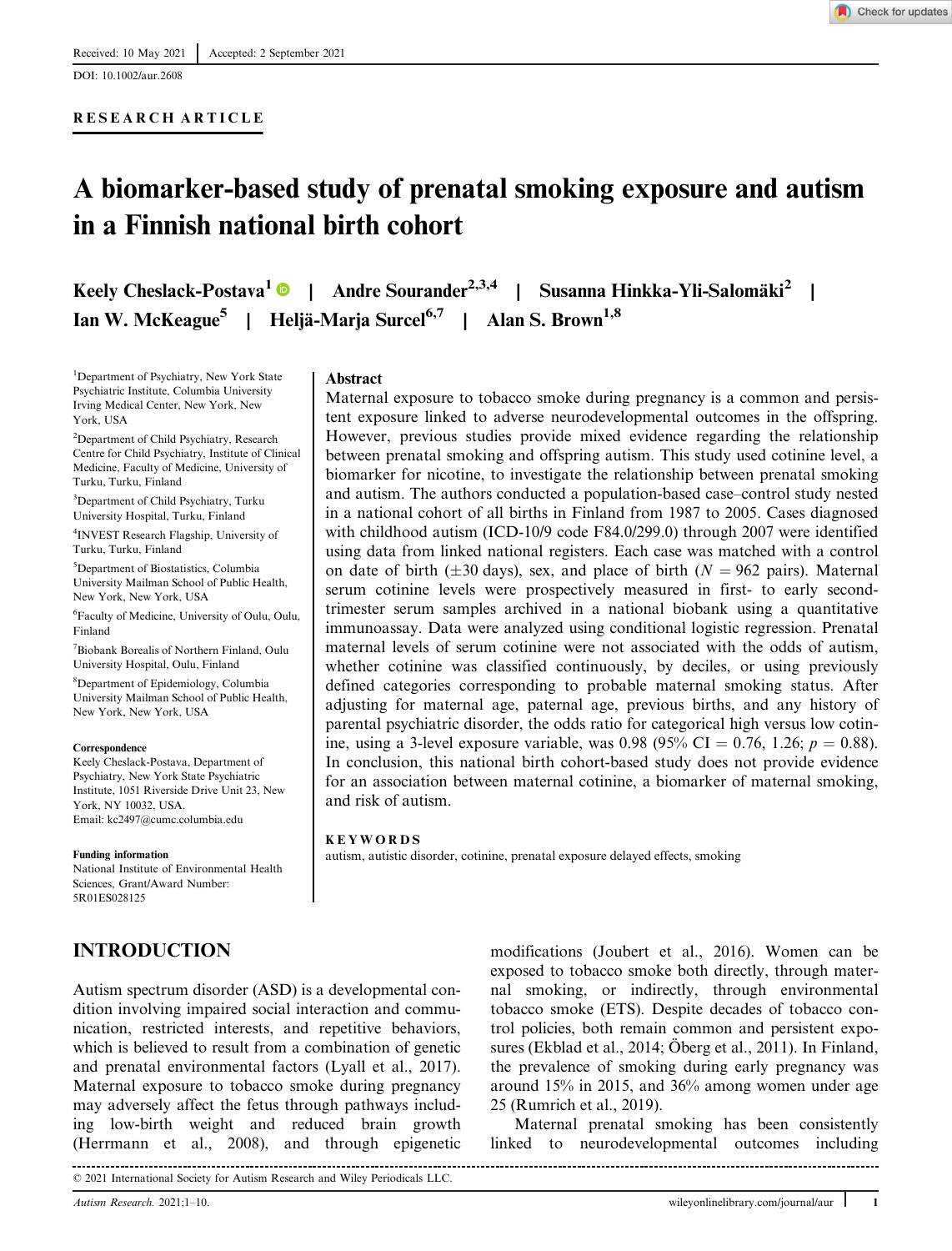externalizing behaviors, attention deficit and hyperactivity disorder (ADHD), and cognitive performance (reviewed in [Herrmann et al., 2008]). Recent reports have also linked maternal pregnancy exposure to ETS with offspring neurodevelopment. Maternal self-reported exposure to ETS was associated with decreased mental development index (MDI) scores on the Bayley Scales of Infant Development and increased risk of developmental delay at 6 months (Lee et al., 2011). Cotinine is the primary metabolite of nicotine, and the most widely used biomarker for tobacco smoke exposure (Torres et al., 2018). When maternal urine cotinine concentrations were used to quantify pregnancy exposure to ETS, an inverse association was observed with the MDI at age 24 months (Lee et al., 2019). Another study measuring maternal saliva cotinine showed that decreased language function at age one, and language, cognitive, and motor function at age 2 (Polanska et al., 2017) were associated with higher cotinine levels.

A number of previous studies have examined the association between maternal prenatal smoking and ASD. Some of these investigations (Hultman et al., 2002; Larsson et al., 2009; Ronald et al., 2010; von Ehrenstein et al., 2020) provide evidence for an association between maternal smoking and increased risk of autism or autism related traits in the offspring, though others do not (Bilder et al., 2009; Burstyn et al., 2010; Dodds et al., 2011; Haglund & Källén, 2011; Kalkbrenner et al., 2012, 2020; Larsson et al., 2005; Lee et al., 2012; Maimburg & Væth, 2006; Nilsen et al., 2013; Visser et al., 2013). One previous study from Finland found an association of maternal self-reported smoking during pregnancy with PDD-NOS specifically but not with childhood autism or all ASD combined (Tran et al., 2013).

A shortcoming of these studies is potential exposure misclassification due to reliance on maternal self-report of smoking during pregnancy, which may misclassify over 25% of the mothers who use tobacco in pregnancy as non-users (Ashford et al., 2017). Additionally, selfreported smoking status does not account for ETS exposure or provide an accurate assessment of dose. While the overall estimates from meta-analyses have not shown significant associations between maternal smoking and ASD (Jung et al., 2017; Rosen et al., 2015; Tang et al., 2015), such summary measures may mask important heterogeneity, that is, by geographic population or study methodology (Jung et al., 2017). While one recent study that used Mendelian randomization and an epigenetic score as biological proxy measures for exposure to maternal smoking did not find sufficient evidence to support an association with ASD (Caramaschi et al., 2018), studies using direct biomarkers for maternal exposure to tobacco smoke are lacking. To address this gap, we examined the association between the levels of cotinine measured in prenatal maternal serum samples and diagnosed autism in a population-based sample of cases and matched controls in a national birth cohort from Finland.

# METHODS AND MATERIALS

#### Identification of subjects

Subjects with autism and matched controls were identified through the Finnish Prenatal Study of Autism (FIPS-A), a nested case–control study based on a national birth cohort in Finland from 1987 to 2005, and described previously (Lampi et al., 2011). Childhood autism (International Classification of Diseases [ICD]- 10/9 code F84.0/299.0) cases diagnosed through 2007 (age at the end of follow-up, range: 2–20) were identified through record linkage of the Finnish Medical Birth Registry (FMBR) with the Finnish Hospital and Outpatient Discharge Registry (FHDR). Finnish registry diagnoses of childhood autism have been validated using the Autism Diagnostic Interview-Revised, with high specificity (96%; Lampi et al., 2011). Controls from the FMBR without ASDs (ICD-10/9 codes F84/299) or severe/ profound intellectual disability (ICD-10/9 codes F72, F73/318.1, 318.2) were matched 4:1 with the cases on the date of birth  $(\pm 30 \text{ days})$ , place of birth, and sex. One control per case was selected randomly for serologic analysis. Of 1131 cases initially identified with childhood autism, the present study included the 962 subjects with autism and 962 matched controls with sufficient archived serum available for the analysis of cotinine (see below).

## **Cotinine**

Cotinine levels were measured from specimens of maternal serum drawn during the first and early second trimesters of pregnancy for prenatal screening purposes and subsequently stored at minus  $25^{\circ}$ C in a biorepository in Oulu, Finland (the Finnish Maternity Cohort, FMC). These samples are obtained from 98% of pregnant women in Finland beginning in 1983. The cotinine levels in the archived maternal serum samples from selected cases and controls were measured using a commercially available quantitative immunoassay kit (OraSure Technologies, Bethlehem, Pa.; sensitivity  $= 96-97\%$ , specificity  $= 99-100\%$ ). Intra- and inter-assay variation are 3.5– 6.2% and 6.0–9.6%, respectively. The limit of detection was 0.08 ng/ml, sufficiently sensitive to detect most levels falling within the range of environmental tobacco exposure (estimated at 0.015 to 14.6 ng/ml [Torres et al., 2018]). Researchers conducting cotinine measurements were blinded to case/control status.

Cotinine was examined as a continuous and as a categorical measure. Given the skewed distribution of cotinine levels, the continuous variable was natural logtransformed before analysis. Maternal cotinine was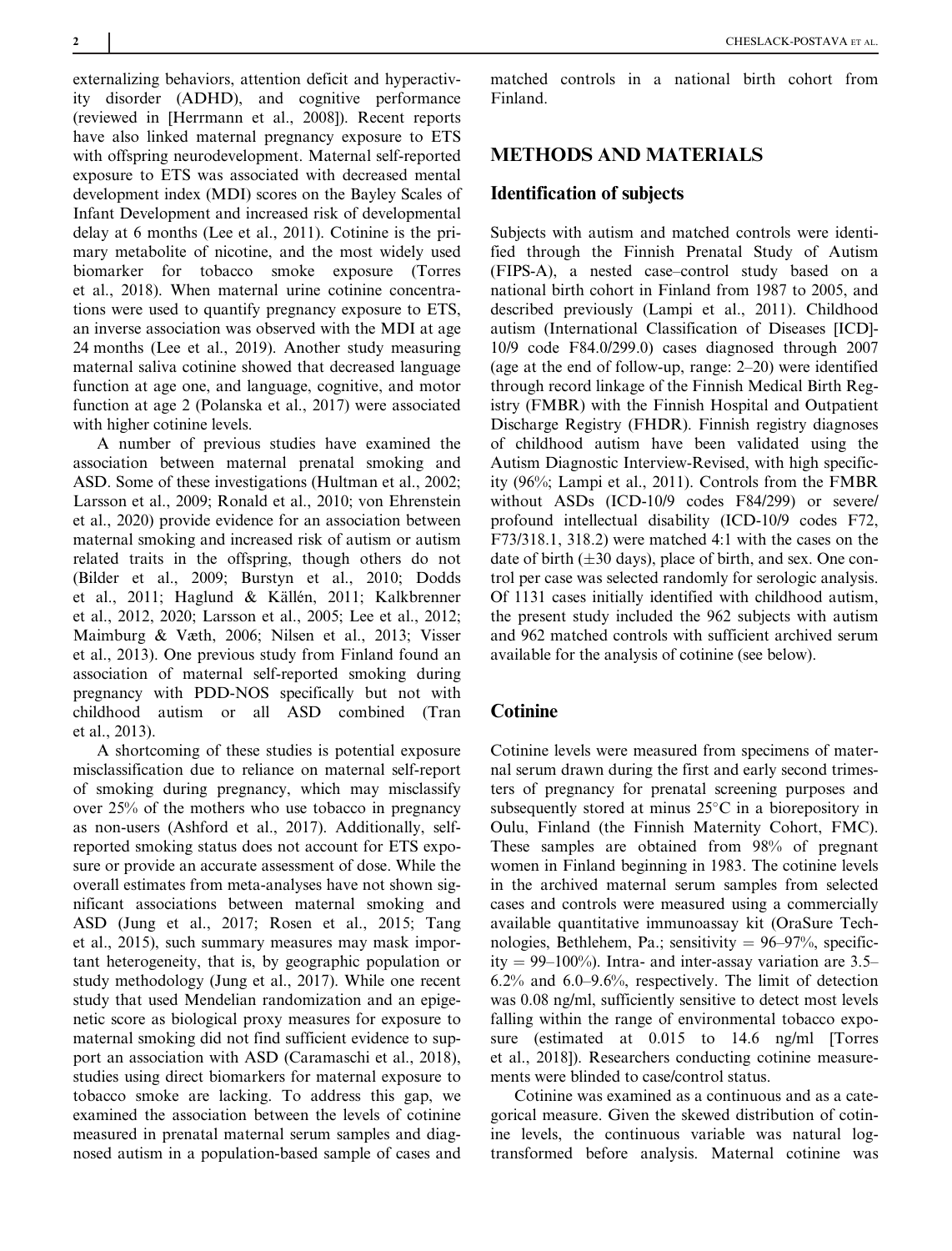categorized as a three-level variable: reference  $(\leq 20 \text{ ng/ml})$ , moderate exposure  $(20-50 \text{ ng/ml})$ , and heavy exposure ( $>50$  ng/ml). These cut-off points were recommended by the cotinine immunoassay kit and have also been used in previous studies based on the Finnish Maternity Cohort serum bank (Niemelä et al., 2016). Finally, to further explore potential non-linear relationships or evidence for association within the lower end of the range of exposure, maternal cotinine was categorized by deciles of the control distribution.

## Covariates

Covariates were included in the analyses in order to address potential confounding, mediation, and to examine potential heterogeneity of associations. Information on maternal age, parity, occupational-based socioeconomic status, and self-reported smoking during pregnancy; paternal age; and infant gestational age and birth weight were obtained from the FMBR. Maternal and paternal history of psychiatric diagnoses were obtained from the FHDR and treated dichotomously, based on either parent being positive for any of the following according to the ICD codes listed in the register: schizophrenia/ schizotypal/delusional disorders, affective disorders, pervasive developmental disorders, neurotic/ personality disorders/other nonpsychotic disorders, or alcohol/drug addiction/abuse. Subject diagnoses of intellectual disability (ID) and ADHD were determined using the FHDR. ICD codes used for the classification of maternal and paternal history of psychiatric diagnoses and for subject diagnoses of ID and ADHD are given in Table 1. The gestational age at the blood draw was obtained from the FMC.

#### Statistical analysis

The frequencies or means and standard deviations of each characteristic shown in Table 1 were calculated for cases and controls and compared using chi-squared or ttests; comparisons were also made by cotinine category among the controls using chi-squared tests or ANOVA. Conditional logistic regression of matched case–control pairs was used to determine the association of maternal cotinine levels with autism. Initial models were unadjusted. To address potential confounding, subsequent models were adjusted for covariates associated with autism and cotinine category  $(p < 0.1)$  and not in potential causal pathways (maternal age, paternal age, previous births, and any history of parental psychiatric disorder). A sensitivity analysis further adjusted for all covariates initially considered as potential confounders (those noted above, plus maternal socioeconomic status and gestational age at blood draw) among those observations with information available. Infant gestational age

and birthweight were considered potential mediators and added to adjusted models separately.

Additional analyses were conducted to assess the sensitivity of the findings to specific analytic decisions. These included: (1) restricting analyses to observations with at least 5 years of follow-up (birth years 2002 and earlier); (2) using a lower cut-point  $(\leq 10 \text{ ng/ml})$  to define the reference group for the categorical cotinine variable; (3) due to the high percentage of missing data for maternal socioeconomic status (SES), an analysis was conducted restricted to observations with information available for this variable; (4) an unconditional logistic regression model, additionally adjusting for subject sex, birth year, and hospital district (proxy for place of birth, which was not available in the analytic data set); (5) omitting the adjustment for parental psychiatric disorder as a basis for comparison with the parental psychiatric disorder adjusted model; (6) to incorporate information on maternal self-report of smoking during pregnancy, we examined the association of maternal self-reported (yes/no) smoking during pregnancy, and of a combined (high cotinine or maternal self-reported smoking vs. moderate cotinine and no maternal self-reported smoking vs. low cotinine and no maternal self-reported smoking) categorical variable, with autism case–control status; (7) to allow for different relationships between maternal cotinine level and autism within ranges typical of exposure through the environmental versus smoking, we fit an adjusted model including linear terms for the natural log of cotinine with a spline at 15 ng/ml (Torres et al., 2018). Values below the limit of detection were set to one-half the limit, and a dichotomous indicator was included to test the impact of falling below versus above this limit.

Covariate-adjusted models were also fit after stratifying by co-morbid intellectual disability and ADHD in the cases and by subject sex. The magnitudes of the odds ratios were then compared between strata using tests of interaction for estimates obtained from independent samples such as population subgroups (Altman & Bland, 2003). In order to obtain stratum-specific estimates of the association of autism with maternal cotinine levels by parental history of psychiatric disorder and tests of interaction between these two variables on the multiplicative scale, maternal cotinine X parental psychiatric history product terms were added to adjusted models, which included all observations. All analyses were conducted using SAS statistical software (SAS Version 9.4; SAS Institute, Inc., Cary, NC). The study was approved by the Ministry of Social Affairs and Health of Finland and by the Institutional Review Board of the New York State Psychiatric Institute.

## RESULTS

The study sample was comprised of 79% males and 21% females. The characteristics of the autism cases and the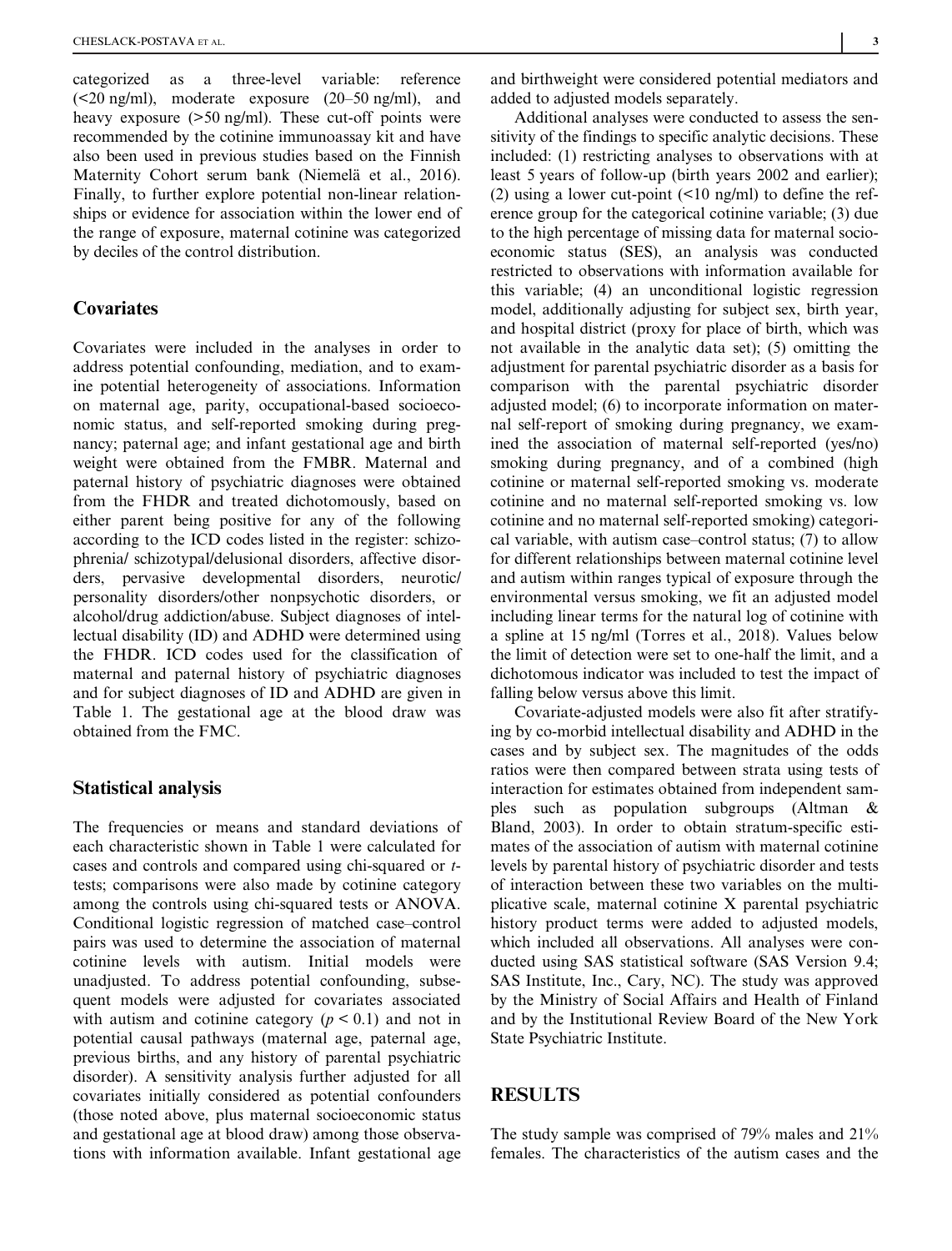TABLE 1 Characteristics of subjects with childhood autism and matched controls, among Finnish births between 1987 and 2005

|                                                              | Cases<br>$N = 962$ |               | <b>Controls</b>  |               |                         |
|--------------------------------------------------------------|--------------------|---------------|------------------|---------------|-------------------------|
|                                                              |                    |               | $n=962$          |               |                         |
| Characteristic                                               | Mean               | SD            | Mean             | SD            | $p$ -Value <sup>a</sup> |
| Maternal age                                                 | 30.16              | (5.37)        | 29.20            | (5.30)        | < 0.0001                |
| Paternal ageb                                                | 32.95              | (6.46)        | 31.61            | (6.06)        | < 0.0001                |
| Gestational week of blood drawb                              | 11.04              | (3.61)        | 10.83            | (3.37)        | 0.21                    |
|                                                              | $\boldsymbol{n}$   | $\frac{0}{0}$ | $\boldsymbol{n}$ | $\frac{0}{0}$ | $p$ -Value <sup>a</sup> |
| Maternal parity $> = 1^b$                                    | 637                | (66.4)        | 552              | (57.7)        | < 0.0001                |
| Maternal smoking during pregnancy (self-report) <sup>b</sup> | 160                | (17.4)        | 155              | (16.6)        | 0.66                    |
| Maternal SES <sup>b</sup>                                    |                    |               |                  |               |                         |
| Upper white collar                                           | 110                | (14.1)        | 117              | (15.4)        | 0.90                    |
| Lower white collar                                           | 354                | (45.4)        | 343              | (45.3)        |                         |
| Blue collar                                                  | 169                | (21.7)        | 161              | (21.2)        |                         |
| Others                                                       | 146                | (18.7)        | 137              | (18.1)        |                         |
| Parental history of psychiatric disorders <sup>c</sup>       | 246                | (25.6)        | 187              | (19.4)        | 0.001                   |
| Gestational age $\leq$ 37 weeks <sup>b</sup>                 | 57                 | (6.0)         | 42               | (4.4)         | 0.12                    |
| Birth weight $\leq 2500g^b$                                  | 45                 | (4.7)         | 22               | (2.3)         | 0.004                   |
| Intellectual disability <sup>d</sup>                         | 274                | (28.5)        | 3                | (0.3)         | < 0.0001                |
| ADHD <sup>e</sup>                                            | 53                 | (5.5)         | 10               | (1.0)         | < 0.0001                |

Abbreviation: ADHD, attention deficit and hyperactivity disorder.

<sup>a</sup>p-Values from chi-squared tests (categorical variables) or t-tests (continuous variables). Fisher's exact test was used for categorical variables with cell counts <5.

<sup>b</sup>Information was missing for paternal age ( $n = 22$ ), gestational week of blood draw ( $n = 103$ ), maternal parity ( $n = 8$ ), maternal self-reported smoking during pregnancy  $(n = 69)$ , maternal SES  $(n = 387)$ , gestational age  $(n = 10)$ , and birth weight  $(n = 6)$ .

c ICD-10 codes F10-F19, F20-F25, F28-F29, F30-F34, F38-F39, F40-F45; F48; F50-53; F55; F59-66; F68-69, F84, F99.

d ICD-10/9 codes F70/317, F71/318.0, F72/318.1, F73/318.2, F78 (no ICD-9 code), and F79/319.

e ICD-10/9 codes F90/314.

matched controls are presented in Table 1. Relative to controls, subjects with autism were born to older mothers and fathers, were significantly more likely to be non-firstborn, to have a parental history of psychiatric disorder, and to be born at low birthweight. Twenty-eight-point 5% of autism cases had co-morbid intellectual disability, and 5.5% had ADHD diagnoses versus 0.3 and 1.0% among controls, respectively. The mean gestational age at the blood draw was similar for cases (11.0 weeks,  $SD = 3.6$  and for controls  $(10.8 \text{ weeks},$  $SD = 3.4; p = 0.21$ .

Among the controls, parental history of psychiatric disorders, lower maternal SES, and gestational age <37 weeks were associated with maternal cotinine exposure (see Table S1). Mean maternal and paternal ages were highest among the reference group, and lowest among those with moderate maternal cotinine levels. Few (3.7%) mothers from the reference cotinine category reported smoking during pregnancy, while 65.2% of those from the moderate cotinine group, and 74.7% of those from the high cotinine group did so.

Comparisons of prenatal maternal cotinine levels between autism cases and controls are shown in Table 2. These levels were similar between cases and controls, whether cotinine was considered continuously, categorically, or by deciles. Neither unadjusted models nor

models adjusted for potential confounders showed evidence for association between autism and maternal cotinine levels. Results of sensitivity analysis (see above) are shown in Table S2. Models also adjusted for maternal SES and gestational age at blood draw did not show any significant associations between maternal cotinine levels and autism, with the exception of a protective effect for log of cotinine (OR [95% CI] = 0.95 [0.90, 0.99];  $p = 0.03$ ; however, based on estimates for cotinine considered by deciles, there was no clear evidence for a dose– response relationship. Further adjusting for preterm birth and/or low birth weight had little impact on results (not shown). Results were consistent, and did not show evidence for an association between autism and maternal cotinine, when restricting to subjects with at least 5 years of follow-up, when excluding observations with missing information for maternal SES, when omitting adjustment for parental psychopathology, or when using unconditional logistic regression.

Results using alternative measures of exposure are shown in Table S3. Self-reported maternal smoking was not associated with autism in this sample (OR [95%  $CI$  = 1.02 [0.79, 1.32];  $p = 0.88$ ), nor was a measure that combined evidence for maternal smoking based on both measured cotinine and maternal self-report. Cotinine exposure categories remained unassociated with autism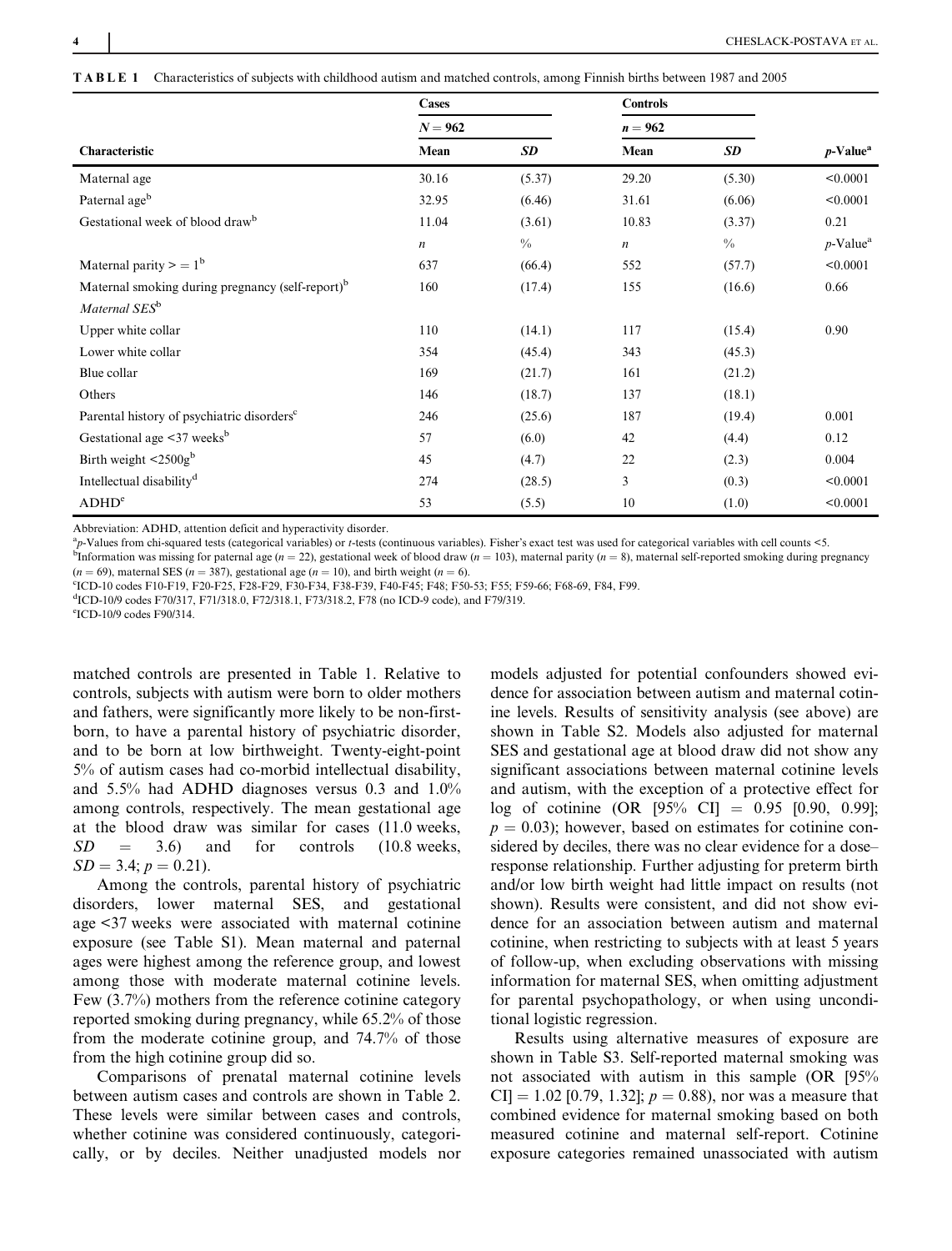TABLE 2 Association of maternal cotinine and childhood autism among Finnish births between 1987 and 2005

|                                                           | <b>Cases</b>     |               | <b>Controls</b>  |               | Unadjusted |              |            | <b>Adjusted</b> <sup>a</sup> |              |            |
|-----------------------------------------------------------|------------------|---------------|------------------|---------------|------------|--------------|------------|------------------------------|--------------|------------|
| <b>Measure</b>                                            | $N = 962$        |               | $N = 962$        |               | <b>OR</b>  | 95% CI       | $p$ -Value | <b>OR</b>                    | 95% CI       | $p$ -Value |
|                                                           | Median           | <b>IQR</b>    | Median           | <b>IQR</b>    |            |              |            |                              |              |            |
| Cotinine level (ng/ml,<br>continuous)                     | 1.23             | 0.15, 2.28    | 1.26             | 0.16, 2.26    | 1.00       | (1.00, 1.00) | 0.44       | 1.00                         | (1.00, 1.00) | 0.89       |
| ln(cotinine)                                              | 0.21             | $-1.93, 0.82$ | 0.23             | $-1.83, 0.82$ | 0.99       | (0.96, 1.03) | 0.68       | 0.98                         | (0.94, 1.02) | 0.41       |
| Categorical measure of<br>cotinine                        | $\boldsymbol{n}$ | $\frac{0}{0}$ | $\boldsymbol{n}$ | $\frac{0}{0}$ |            |              |            |                              |              |            |
| Low $(<20$ ng/ml)                                         | 785              | 81.6%         | 785              | 81.6%         | 1.00       | Ref          |            | 1.00                         | Ref          |            |
| Moderate $(20-50 \text{ ng/ml})$                          | 16               | 1.7%          | 23               | 2.4%          | 0.69       | (0.36, 1.32) | 0.26       | 0.73                         | (0.37, 1.45) | 0.37       |
| Heavy $(>50$ ng/ml)                                       | 161              | 16.7%         | 154              | 16.0%         | 1.05       | (0.82, 1.33) | 0.70       | 0.98                         | (0.76, 1.26) | 0.88       |
| Deciles of cotinine                                       | $\boldsymbol{n}$ | $\frac{0}{0}$ | $\boldsymbol{n}$ | $\frac{0}{0}$ |            |              |            |                              |              |            |
| $\langle 10\% \text{ (Ref: } 0.07 \text{ ng/ml}) \rangle$ | 95               | $9.9\%$       | 96               | $10.0\%$      | 1.00       | Ref          |            | 1.00                         | Ref          |            |
| $10-19\%$ (0.07-0.11 ng/ml)                               | 109              | 11.3%         | 96               | $10.0\%$      | 1.16       | (0.75, 1.78) | 0.46       | 1.25                         | (0.80, 1.95) | 0.33       |
| $20-29\%$ (0.11-0.64 ng/ml)                               | 110              | 11.4%         | 96               | $10.0\%$      | 1.18       | (0.76, 1.83) | 0.59       | 1.23                         | (0.78, 1.94) | 0.37       |
| $30-39\% (0.64-1.11$ ng/ml)                               | 96               | $10.0\%$      | 97               | 10.1%         | 0.88       | (0.54, 1.42) | 0.55       | 0.84                         | (0.50, 1.39) | 0.49       |
| $40-49\%$ (1.11–1.26 ng/ml)                               | 95               | $9.9\%$       | 96               | $10.0\%$      | 0.86       | (0.53, 1.41) | 0.25       | 0.88                         | (0.52, 1.47) | 0.62       |
| $50-59\%$ (1.26-1.45 ng/ml)                               | 84               | 8.7%          | 96               | $10.0\%$      | 0.74       | (0.45, 1.23) | 0.23       | 0.70                         | (0.41, 1.18) | 0.18       |
| $60-59\%$ (1.45-1.83 ng/ml)                               | 85               | 8.8%          | 97               | 10.1%         | 0.74       | (0.45, 1.21) | 0.57       | 0.72                         | (0.43, 1.21) | 0.21       |
| $70\% - 79\%$ (1.83–8.82 ng/ml)                           | 95               | 9.9%          | 95               | $9.9\%$       | 0.87       | (0.53, 1.42) | 0.39       | 0.89                         | (0.53, 1.50) | 0.67       |
| $80\% - 89\%$ (8.82–103 ng/ml)                            | 82               | 8.5%          | 96               | $10.0\%$      | 0.83       | (0.54, 1.28) | 0.92       | 0.88                         | (0.56, 1.39) | 0.58       |
| $≥90\%$ (>103 ng/ml)                                      | 111              | 11.5%         | 97               | 10.1%         | 1.02       | (0.66, 1.60) | 0.50       | 0.93                         | (0.58, 1.49) | 0.77       |

<sup>a</sup>Adjusted for maternal age, paternal age, previous births, and any history of parental psychiatric disorder.

when using a lower cut-off of <10 ng/ml to define the reference category. Natural log of the cotinine level was not linearly associated with autism in either the range below (OR [95% CI] = 1.08 [0.74, 1.58];  $p = 0.71$ ) or above (OR [95% CI] = 0.91 [0.61, 1.34];  $p = 0.62$ ) 15 ng/ml. Stratifying by intellectual disability in the case, subject sex, or parental history of psychiatric disorder showed no statistical evidence for heterogeneity of the autism-cotinine association across strata, and did not show any associations of autism with cotinine in individual strata (Table 3). When we stratified by record of ADHD diagnosis in the case, there was a borderline significant association between heavy cotinine exposure and autism with ADHD (adjusted OR [95% CI] = 4.5 [0.9– 24;  $p = 0.07$ ) but not autism without ADHD (adjusted OR =  $0.93$  [0.72, 1.20];  $p = 0.57$ ; p-value for interaction  $= 0.07$ ).

## DISCUSSION

In the largest study using prenatal cotinine levels to quantify maternal nicotine exposure in relation to autism in a population-based national sample, we did not observe evidence for an association. Prenatal maternal levels of serum cotinine were not associated with an increased odds of autism, whether cotinine was classified continuously (with or without the inclusion of a spline to differentiate ranges

typical of active versus environmental tobacco exposure), by deciles, or using previously defined categories corresponding to probable maternal smoking status. We found marginal evidence for an association between high maternal cotinine and autism diagnosis in the offspring, when restricting the diagnosis to autism cases who had also been diagnosed with ADHD; however, this should be interpreted cautiously given the limited size of the stratum.

The finding that prenatal maternal cotinine was not associated with autism in the offspring is consistent with a number of prior studies which also did not support an association between maternal prenatal smoking and ASD. These included population-based cohorts (Burstyn et al., 2010; Dodds et al., 2011; Haglund & Källén, 2011; Kalkbrenner et al., 2012, 2020) and case–control studies (Bilder et al., 2009; Larsson et al., 2005; Lee et al., 2012; Maimburg & Væth, 2006), clinically based case–control studies (Visser et al., 2013), prospective cohorts (Caramaschi et al., 2018; Nilsen et al., 2013) and meta-analyses (Jung et al., 2017; Rosen et al., 2015; Tang et al., 2015) from a range of geographic locations in North America and Europe. Except for one that used Mendelian randomization and an epigenetic measure (Caramaschi et al., 2018), however, these studies relied on selfreported measures of maternal smoking for exposure assessment. That our study arrived at similar results instead using prenatal maternal cotinine as a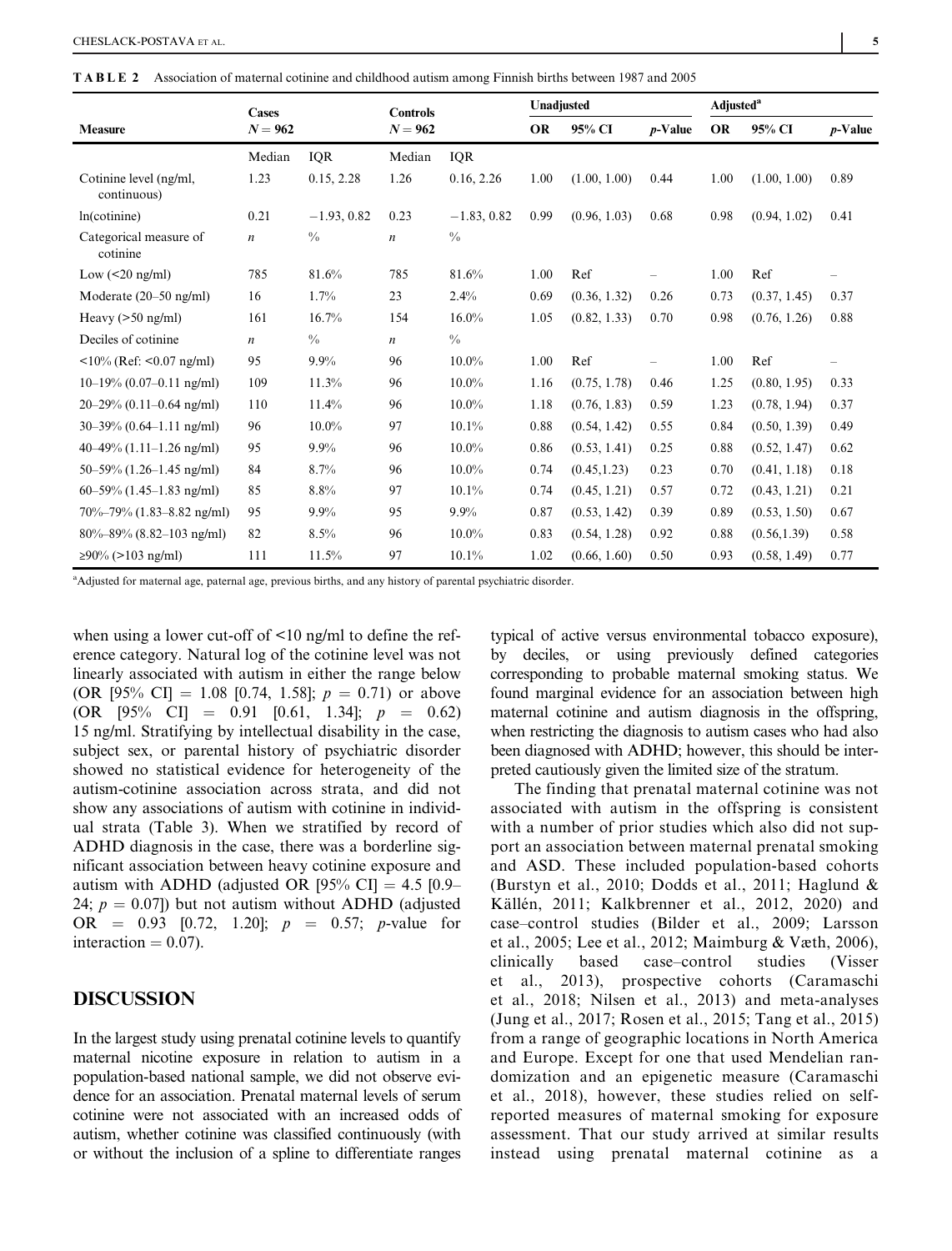|                                  | OR <sup>a</sup>                                                                                             | 95% CI                                               | $p$ -Value | OR <sup>a</sup>                                                                   | 95% CI       | $p$ -Value               | $p$ -Value for |
|----------------------------------|-------------------------------------------------------------------------------------------------------------|------------------------------------------------------|------------|-----------------------------------------------------------------------------------|--------------|--------------------------|----------------|
|                                  |                                                                                                             | With ID in the case ( $N = 274$ cases, 274 controls) |            | Without ID in the case ( $N = 688$ cases, 688 controls)                           | interaction  |                          |                |
| Cotinine as continuous           |                                                                                                             |                                                      |            |                                                                                   |              |                          |                |
| ln(cotinine)                     | 0.95                                                                                                        | (0.88, 1.03)                                         | 0.19       | 1.00                                                                              | (0.95, 1.04) | 0.85                     | 0.24           |
| Cotinine as categorical          |                                                                                                             |                                                      |            |                                                                                   |              |                          |                |
| Ref(<20 ng/ml)                   | 1.00                                                                                                        | Ref                                                  |            | 1.00                                                                              | Ref          | $\overline{\phantom{0}}$ |                |
| Moderate $(20-50 \text{ ng/ml})$ | 0.85                                                                                                        | (0.23, 3.14)                                         | 0.81       | 0.63                                                                              | (0.28, 1.41) | 0.26                     | 0.37           |
| Heavy $(>50$ ng/ml)              | 0.89                                                                                                        | (0.56, 1.42)                                         | 0.63       | 1.03                                                                              | (0.76, 1.39) | 0.87                     | 0.35           |
|                                  |                                                                                                             | With ADHD in the case ( $N = 53$ cases, 53 controls) |            | Without ADHD in the case ( $N = 909$ cases, 909<br>controls)                      |              |                          |                |
| Cotinine as continuous           |                                                                                                             |                                                      |            |                                                                                   |              |                          |                |
| ln(cotinine)                     | 1.19                                                                                                        | (0.97, 1.46)                                         | 0.11       | 0.97                                                                              | (0.93, 1.01) | 0.19                     | 0.07           |
| Cotinine as categorical          |                                                                                                             |                                                      |            |                                                                                   |              |                          |                |
| Ref(<20 ng/ml)                   | 1.00                                                                                                        | Ref                                                  |            | 1.00                                                                              | Ref          |                          |                |
| Moderate $(20-50 \text{ ng/ml})$ | 1.68                                                                                                        | (0.20, 13.85)                                        | 0.63       | 0.70                                                                              | (0.34, 1.44) | 0.33                     | 0.30           |
| Heavy $(>50$ ng/ml)              | 4.54                                                                                                        | (0.87, 23.88)                                        | 0.07       | 0.93                                                                              | (0.72, 1.20) | 0.57                     | 0.07           |
|                                  | Male ( $N = 760$ cases, 760 controls)                                                                       |                                                      |            | Female ( $N = 202$ cases, 202 controls)                                           |              |                          |                |
| Cotinine as continuous           |                                                                                                             |                                                      |            |                                                                                   |              |                          |                |
| ln(cotinine)                     | 0.97                                                                                                        | (0.93, 1.02)                                         | 0.25       | 1.03                                                                              | (0.95, 1.13) | 0.48                     | 0.21           |
| Cotinine as categorical          |                                                                                                             |                                                      |            |                                                                                   |              |                          |                |
| $Ref(<20$ ng/ml)                 | 1.00                                                                                                        | Ref                                                  |            | 1.00                                                                              | Ref          |                          |                |
| Moderate $(20-50 \text{ ng/ml})$ | 0.72                                                                                                        | (0.34, 1.54)                                         | 0.40       | 1.03                                                                              | (0.22, 4.88) | 0.97                     | 0.37           |
| Heavy $(>50$ ng/ml)              | 0.96                                                                                                        | (0.72, 1.27)                                         | 0.76       | 1.15                                                                              | (0.65, 2.04) | 0.63                     | 0.34           |
|                                  | With history of parental psychiatric disorder <sup>b</sup><br>$(N = 57 \text{ cases}, 51 \text{ controls})$ |                                                      |            | No history of parental psychiatric disorder ( $N = 716$ )<br>cases, 775 controls) |              |                          |                |
| Cotinine as continuous           |                                                                                                             |                                                      |            |                                                                                   |              |                          |                |
| ln(cotinine)                     | 0.94                                                                                                        | (0.88, 1.02)                                         |            | 1.00                                                                              | (0.95, 1.05) | 0.90                     | 0.22           |
| Cotinine as categorical          |                                                                                                             |                                                      |            |                                                                                   |              |                          |                |
| $Ref(\leq 20$ ng/ml)             | 1.00                                                                                                        | Ref                                                  |            | 1.00                                                                              | Ref          | $\overline{\phantom{0}}$ |                |
| Moderate (20–50 ng/ml)           | 1.13                                                                                                        | (0.34, 3.74)                                         | 0.85       | 0.58                                                                              | (0.25, 1.37) | 0.21                     | 0.38           |
| Heavy $(>50$ ng/ml)              | 0.76                                                                                                        | (0.48, 1.20)                                         | 0.24       | 1.10                                                                              | (0.81, 1.50) | 0.55                     | 0.20           |

TABLE 3 Association of maternal cotinine and childhood autism, stratified by the presence of intellectual disability (ID) or ADHD in the case, among Finnish births between 1987 and 2005

<sup>a</sup>Adjusted for maternal age, paternal age, previous births, and any history of parental psychiatric disorder.

b ICD-10 codes F10-F19, F20-F25, F28-F29, F30-F34, F38-F39, F40-F45; F48; F50-53; F55; F59-66; F68-69, F84, F99.

biomarker of nicotine exposure supports the findings of these prior studies based on a measure with reduced exposure misclassification. A recent California study that examined prenatal cotinine levels in a population with low smoking prevalence  $(\leq 4\%)$  did not find evidence that these levels were associated with offspring autism (Berger et al., 2021). This comports with our findings of no association between maternal cotinine levels and offspring autism within the range of levels consistent with ETS exposure.

Conversely, some studies have demonstrated associations of prenatal smoking with offspring ASD, although none used a biomarker of smoking. A recent birth cohort study from California reported a statistically significant association suggesting nearly a 60% increased odds of autistic disorder with heavy maternal smoking (defined

as 20 or more cigarettes per day in any trimester of pregnancy, as recorded in the birth record; von Ehrenstein et al., 2020). Based on 924 pairs, 28% of which were discordant, for comparison of the heavy cotinine exposure versus reference groups, assuming alpha  $= 0.05$  and a two-sided test, our study had 96% power to detect an OR of 1.6, thus this difference between findings cannot readily be attributed to a relative lack of power by our study.

Explanations for the difference in findings may include our ability to adjust for parental psychiatric disorders. Given the elevated prevalence of smoking among individuals with psychiatric disorders (Prochaska et al., 2017) and the strong familial co-aggregation between autism and other psychiatric illnesses (Jokiranta et al., 2013), this represents an important potential confounder. A comparison of the OR estimates for high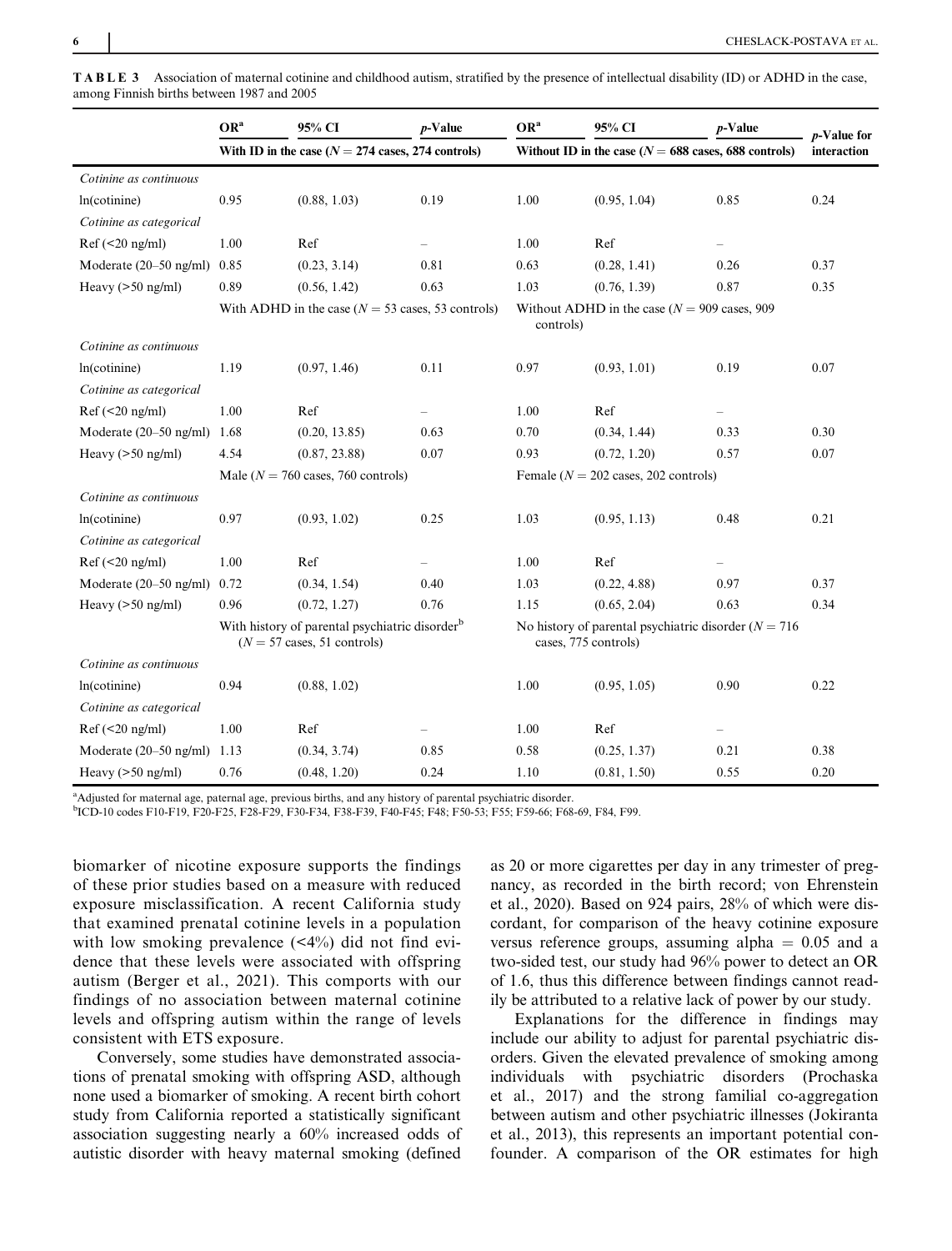maternal cotinine from our primary adjusted model omitting (aOR = 1.03) versus including (aOR = 0.98) adjustment for parental psychiatric disorders suggests that indeed this was a positive confounder; however, we note that both ORs were close to 1.0 and the 95% CIs included 1.0. The California study also reported an elevated odds ratio for autism associated with heavy maternal smoking in a sibling comparison analysis, which addresses confounding by shared familial factors, such as maternal psychiatric disorders. Although the OR was 1.97, the 95% confidence interval was wide (0.53, 7.38) and included 1.0 (von Ehrenstein et al., 2020), meaning that the association did not reach statistical significance.

It also may be that there is true population heterogeneity in the characteristics of ascertained cases between the two populations. For instance, in our study, there was limited evidence for a stronger association among those with ADHD diagnoses in the case, but this characteristic was not examined in the California study, so the possible impact on their results is not known. Finally, variation in patterns of confounding between populations may result in heterogeneity of the estimates of association for relationships that are explained primarily by confounding (Sellers et al., 2020). The prevalence of selfreported maternal smoking during pregnancy among controls was 16.6% in our study versus only 2.4% in the California study, which suggests such population differences in the exposure.

Other prior studies that reported positive associations of maternal smoking with ASD were limited to much smaller numbers of cases (Hultman et al., 2002; Larsson et al., 2009; Ronald et al., 2010). A previous study also based in the FiPS, and including an overlapping sample reported an association of maternal self-reported smoking during pregnancy with PDD-NOS but not childhood autism (Tran et al., 2013). In the present study, we examined only childhood autism, and our findings using a biomarker of exposure suggest that the lack of an association in this case group by Tran et al. was not due to exposure misclassification.

Our lack of association between prenatal maternal cotinine levels and autism suggests that prenatal smoking, at least during the first to early second trimester of pregnancy is not a risk factor for autism. The absence of a dose–response association, or increase in risk associated with moderate or lower-decile levels of maternal cotinine, suggests that ETS exposure is not a risk factor for autism either, since a biomarker of maternal smoking in contrast to self-report provides the capacity to assess ETS. While smoking and the use of tobacco products during pregnancy is not recommended due to negative maternal and fetal impacts including psychiatric outcomes (Niemelä et al., 2016; Sourander et al., 2019), this may provide some reassurance to families of children exposed to prenatal maternal smoking or ETS at least with regard to risk of autism.

The relationship that we observed between the birth register variables for maternal smoking during pregnancy and the classification based on maternal cotinine levels underscores the importance of using biomarkers. These measures were highly associated, with 74.7% of controls in the heavy cotinine exposure group reporting maternal smoking during pregnancy, versus only 3.7% of the reference cotinine group. This also indicates, however, that over one quarter of those classified as having heavy exposure based on maternal cotinine levels would have been classified as unexposed based on self-reported maternal smoking, a proportion which is consistent with previously reported misclassification rates (Ashford et al., 2017). Our use of a biomarker, in contrast to the previous studies using maternal self-report, therefore should have reduced bias due to misclassifications as well as allowing for evaluation of the dose–response relationship across the full range of exposure.

While we did not observe an association between maternal cotinine levels and autism overall, there was a greater than fourfold increased odds of autism with ADHD associated with heavy cotinine exposure, which approached statistical significance. While this finding should be interpreted with caution given the limited size of the stratum, we have previously documented an association between higher prenatal maternal cotinine and risk of ADHD in a separate population-based case– control study in the FiPS (Sourander et al., 2019). An estimated 25–30% of people with autism have comorbid ADHD (Hossain et al., 2020) and shared genetic risk loci for the disorders have been identified in genome-wide analyses (Smoller et al., 2013). This suggests that the marginal association we observed with maternal cotinine may be due to ADHD as opposed to autism in the cases. On the other hand, given that distinct neuropsychological characteristics have been described in ASD with co-morbid ADHD versus ASD alone (Colombi & Ghaziuddin, 2017), the possibility that maternal smoking increases the risk for a distinct subtype of autism co-morbid with ADHD cannot be ruled out.

In addition to the use of a biomarker of prenatal exposure, the strengths of this study include a large, wellpowered sample, based on a national birth cohort, and information from national comprehensive registries. Critically, the information available includes additional diagnoses (ID, ADHD) in cases with autism to address phenotypic heterogeneity, and on psychiatric disorders in the parents, allowing for adjustment of potential confounding. Additionally, the diagnosis examined was previously validated with high specificity and was given in the context of a national health system with universal coverage, reducing the probability of selection bias.

Limitations of the data include exposure assessment based on one time point during the first to early second trimester of pregnancy. As the half-life of cotinine in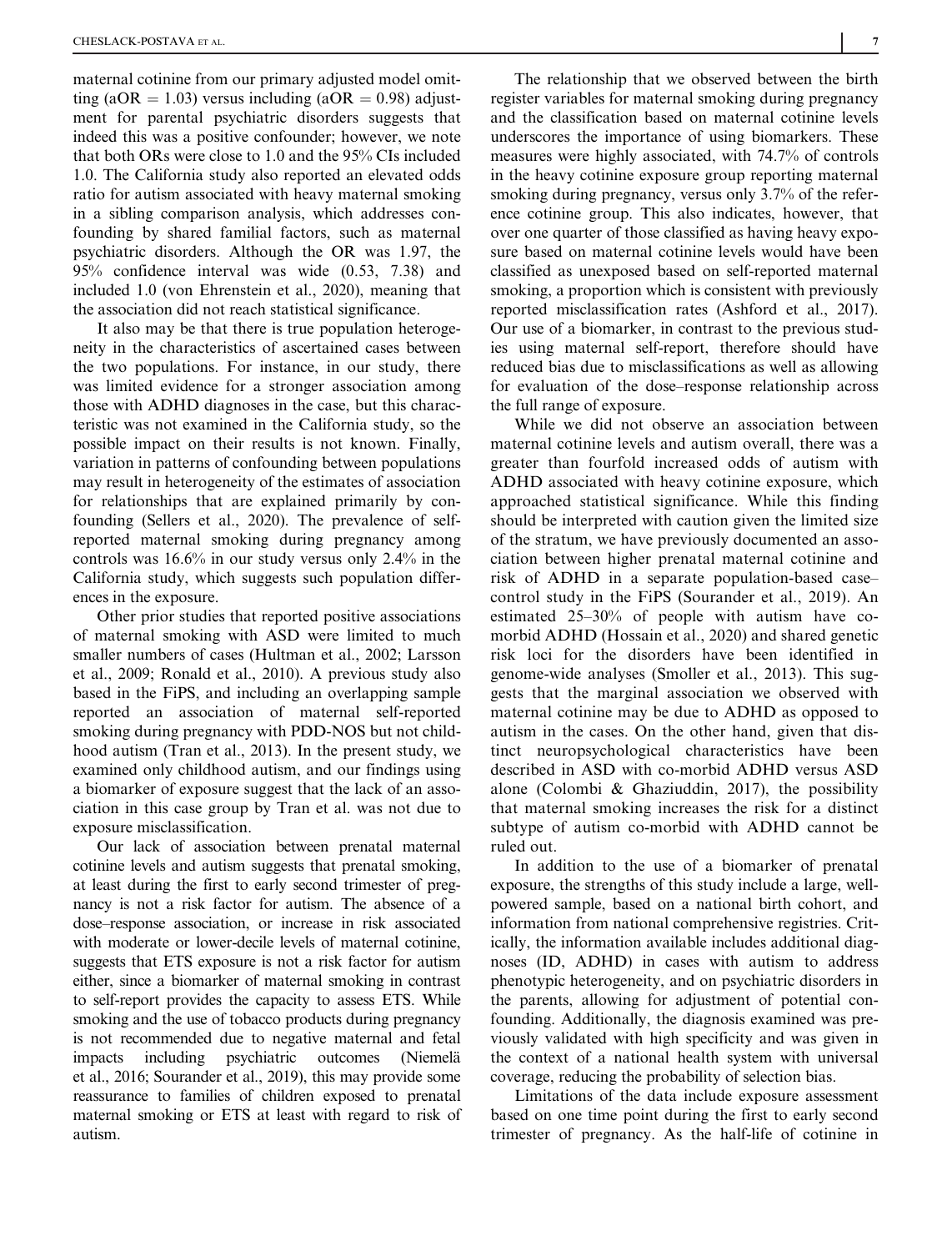serum as well as other bio-samples is generally estimated at <24 h (Centers for Disease Control and Prevention & U.S. Department of Health and Human Services, 2006), this may have misclassified as unexposed some women with only intermittent exposure. However, misclassification is likely to be reduced relative to maternal self-report. We examined only childhood autism as an outcome and did not include other diagnoses considered part of ASD. While this narrower phenotype may have an advantage given reduced heterogeneity, it may affect the comparability with other studies that used broader measures of ASD. As with any observational study, we cannot rule out the presence of confounding by an unmeasured factor, and the power of sub-group analyses, such as autism with ADHD, was limited by small sample sizes.

In conclusion, this national birth cohort study does not provide evidence for an association between maternal cotinine, a biomarker of maternal smoking and ETS, and risk of autism. Our negative findings using a biomarker suggest that the lack of association observed in various previous studies was not attributable to bias due to misclassification. Given the number and range of other studies, including meta-analyses, that also did not find associations of maternal smoking with risk of autism, the preponderance of evidence does not support a relationship between maternal smoking, at least during the early to middle stages of pregnancy, and autism in the offspring. We observed some suggestion of an association between heavy maternal cotinine exposure and with ADHD, although our analysis of this sub-group had limited statistical power and the association was not significant. Future studies focused on this specific sub-group may be warranted. Of particular interest would be study designs with detailed case phenotyping and those that address potential confounding by maternal characteristics including genetic risk for autism and ADHD.

# ACKNOWLEDGMENTS

This work was supported by a grant from the National Institute of Environmental Health Sciences (5R01ES028125; PI, Brown). We thank Genevieve Falabella, BA of the New York State Psychiatric Institute for assistance with manuscript preparation.

## CONFLICT OF INTEREST

The authors declare no conflict of interest.

#### ORCID

Keely Cheslack-Postava<sup>ID</sup> [https://orcid.org/0000-0001-](https://orcid.org/0000-0001-7945-407X) [7945-407X](https://orcid.org/0000-0001-7945-407X)

#### **REFERENCES**

Altman, D. G., & Bland, J. M. (2003). Interaction revisited: The difference between two estimates. BMJ, 326, 219. [https://doi.org/10.](https://doi.org/10.1136/bmj.326.7382.219) [1136/bmj.326.7382.219](https://doi.org/10.1136/bmj.326.7382.219)

- Ashford, K., Wiggins, A., Rayens, E., Assef, S., Fallin, A., & Rayens, M. K. (2017). Perinatal biochemical confirmation of smoking status by trimester. Nicotine and Tobacco Research, 19, 631–635.<https://doi.org/10.1093/ntr/ntw332>
- Berger, K., Pearl, M., Kharrazi, M., Li, Y., DeGuzman, J., She, J., Behniwal, P., Lyall, K., & Windham, G. (2021). The association of in utero tobacco smoke exposure, quantified by serum cotinine, and autism spectrum disorder. Autism Research. [https://doi.org/10.](https://doi.org/10.1002/aur.2561) [1002/aur.2561](https://doi.org/10.1002/aur.2561)
- Bilder, D., Pinborough-Zimmerman, J., Miller, J., & McMahon, W. (2009). Prenatal, perinatal, and neonatal factors associated with autism spectrum disorders. Pediatrics, 123, 1293–1300. [https://doi.](https://doi.org/10.1542/peds.2008-0927) [org/10.1542/peds.2008-0927](https://doi.org/10.1542/peds.2008-0927)
- Burstyn, I., Sithole, F., & Zwaigenbaum, L. (2010). Autism spectrum disorders, maternal characteristics and obstetric complications among singletons born in Alberta, Canada. Chronic Diseases in Canada, 30, 125–134.<https://doi.org/10.24095/hpcdp.30.4.04>
- Caramaschi, D., Taylor, A. E., Richmond, R. C., Havdahl, K. A., Golding, J., Relton, C. L., Munafò, M. R., Davey Smith, G., & Rai, D. (2018). Maternal smoking during pregnancy and autism: Using causal inference methods in a birth cohort study. Translational Psychiatry, 8, 1–10. [https://doi.org/10.1038/s41398-018-](https://doi.org/10.1038/s41398-018-0313-5) [0313-5](https://doi.org/10.1038/s41398-018-0313-5)
- Centers for Disease Control and Prevention (US), & U.S. Department of Health and Human Services. (2006). The health consequences of involuntary exposure to tobacco smoke: A report of the surgeon general. In Publications and reports of the surgeon general.
- Colombi, C., & Ghaziuddin, M. (2017). Neuropsychological characteristics of children with mixed autism and ADHD. Autism Research and Treatment, 2017, 2017–2015. [https://doi.org/10.1155/2017/](https://doi.org/10.1155/2017/5781781) [5781781](https://doi.org/10.1155/2017/5781781)
- Dodds, L., Fell, D. B., Shea, S., Armson, B. A., Allen, A. C., & Bryson, S. (2011). The role of prenatal, obstetric and neonatal factors in the development of autism. Journal of Autism and Developmental Disorders, 41, 891–902. [https://doi.org/10.1007/s10803-010-](https://doi.org/10.1007/s10803-010-1114-8) [1114-8](https://doi.org/10.1007/s10803-010-1114-8)
- Ekblad, M., Gissler, M., Korkeila, J., & Lehtonen, L. (2014). Trends and risk groups for smoking during pregnancy in Finland and other Nordic countries. European Journal of Public Health, 24, 544–551.<https://doi.org/10.1093/eurpub/ckt128>
- Haglund, N. G. S., & Källén, K. B. M. (2011). Risk factors for autism and Asperger syndrome: Perinatal factors and migration. Autism, 15, 163–183.<https://doi.org/10.1177/1362361309353614>
- Herrmann, M., King, K., & Weitzman, M. (2008). Prenatal tobacco smoke and postnatal secondhand smoke exposure and child neurodevelopment. Current Opinion in Pediatrics, 20, 184–190. [https://](https://doi.org/10.1097/MOP.0b013e3282f56165) [doi.org/10.1097/MOP.0b013e3282f56165](https://doi.org/10.1097/MOP.0b013e3282f56165)
- Hossain, M. M., Khan, N., Sultana, A., Ma, P., McKyer, E. L. J., Ahmed, H. U., & Purohit, N. (2020). Prevalence of comorbid psychiatric disorders among people with autism spectrum disorder: An umbrella review of systematic reviews and meta-analyses. Psychiatry Research, 287, 112922. [https://doi.org/10.1016/j.psychres.](https://doi.org/10.1016/j.psychres.2020.112922) [2020.112922](https://doi.org/10.1016/j.psychres.2020.112922)
- Hultman, C. M., Sparén, P., & Cnattingius, S. (2002). Perinatal risk factors for infantile autism. Epidemiology, 13, 417–423. [https://doi.](https://doi.org/10.1097/00001648-200207000-00009) [org/10.1097/00001648-200207000-00009](https://doi.org/10.1097/00001648-200207000-00009)
- Jokiranta, E., Brown, A. S., Heinimaa, M., Cheslack-Postava, K., Suominen, A., & Sourander, A. (2013). Parental psychiatric disorders and autism spectrum disorders. Psychiatry Research, 207, 203–211.<https://doi.org/10.1016/j.psychres.2013.01.005>
- Joubert, B. R., Felix, J. F., Yousefi, P., Bakulski, K. M., Just, A. C., Breton, C., Reese, S. E., Markunas, C. A., Richmond, R. C., Xu, C. J., Küpers, L. K., Oh, S. S., Hoyo, C., Gruzieva, O., Söderhäll, C., Salas, L. A., Baïz, N., Zhang, H., Lepeule, J., … London, S. J. (2016). DNA methylation in newborns and maternal smoking in pregnancy: Genome-wide consortium meta-analysis. American Journal of Human Genetics, 98, 680–696. [https://doi.org/](https://doi.org/10.1016/j.ajhg.2016.02.019) [10.1016/j.ajhg.2016.02.019](https://doi.org/10.1016/j.ajhg.2016.02.019)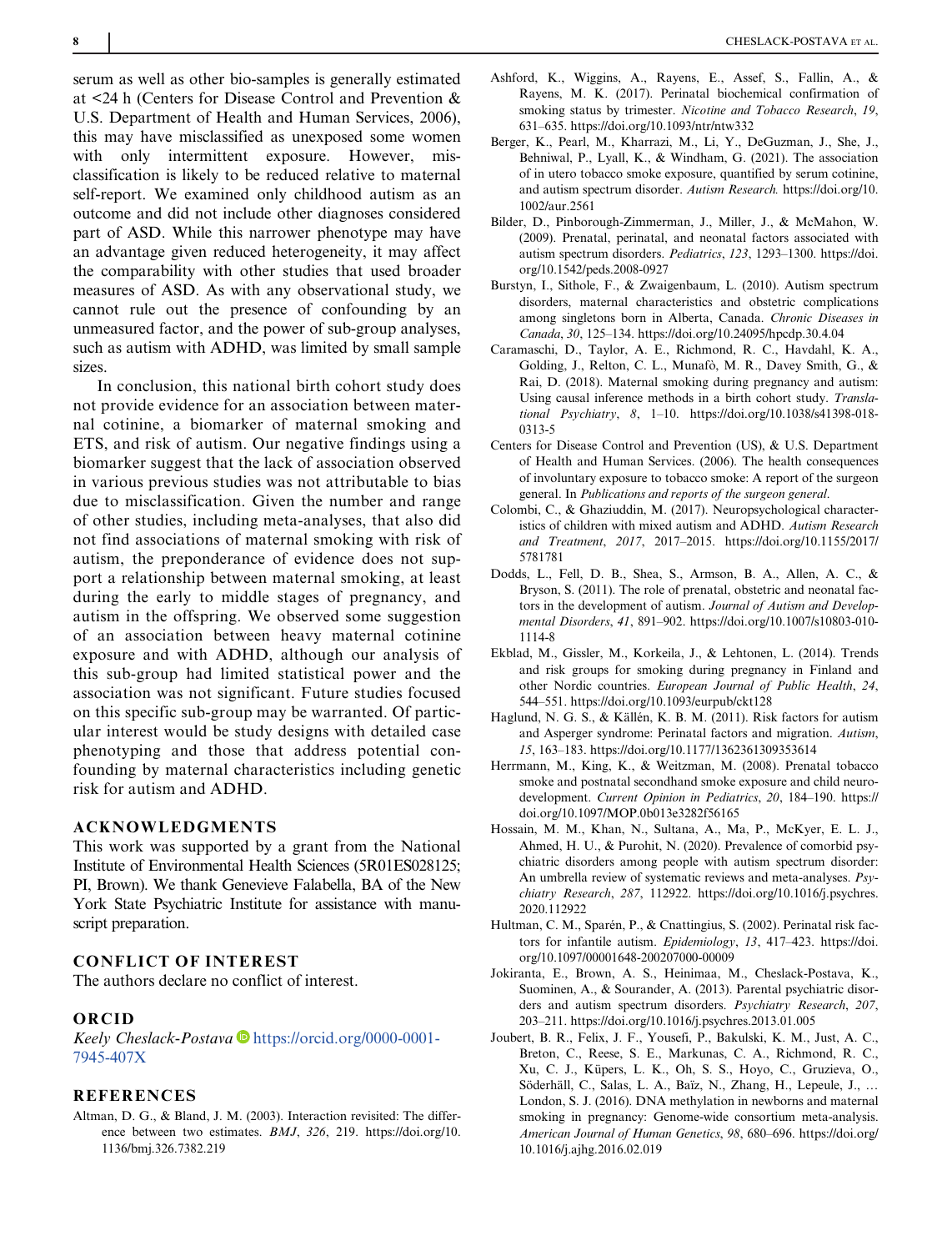- Jung, Y., Lee, A. M., McKee, S. A., & Picciotto, M. R. (2017). Maternal smoking and autism spectrum disorder: Meta-analysis with population smoking metrics as moderators. Scientific Reports, 7, 1–10.<https://doi.org/10.1038/s41598-017-04413-1>
- Kalkbrenner, A. E., Braun, J. M., Durkin, M. S., Maenner, M. J., Cunniff, C., Lee, L. C., Pettygrove, S., Nicholas, J. S., & Daniels, J. L. (2012). Maternal smoking during pregnancy and the prevalence of autism spectrum disorders, using data from the autism and developmental disabilities monitoring network. Environmental Health Perspectives, 120, 1042–1048. [https://doi.org/10.](https://doi.org/10.1289/ehp.1104556) [1289/ehp.1104556](https://doi.org/10.1289/ehp.1104556)
- Kalkbrenner, A. E., Meier, S. M., Madley-Dowd, P., Ladd-Acosta, C., Fallin, M. D., Parner, E., & Schendel, D. (2020). Familial confounding of the association between maternal smoking in pregnancy and autism spectrum disorder in offspring. Autism Research, 13, 134–144.<https://doi.org/10.1002/aur.2196>
- Lampi, K. M., Banerjee, P. N., Gissler, M., Hinkka-Yli-Salomäki, S., Huttunen, J., Kulmala, U., Lindroos, J., Niemelä, S., Rihko, M., Ristkari, T., Saanakorpi, K., Sarlin, T., Sillanmäki, L., McKeague, I. W., Surcel, H. M., Helenius, H., Brown, A. S., & Sourander, A. (2011). Finnish prenatal study of autism and autism spectrum disorders (FIPS-A): Overview and design. Journal of Autism and Developmental Disorders, 41, 1090–1096. [https://doi.](https://doi.org/10.1007/s10803-010-1132-6) [org/10.1007/s10803-010-1132-6](https://doi.org/10.1007/s10803-010-1132-6)
- Larsson, H. J., Eaton, W. W., Madsen, K. M., Vestergaard, M., Olesen, A. V., Agerbo, E., Schendel, D., Thorsen, P., & Mortensen, P. B. (2005). Risk factors for autism: Perinatal factors, parental psychiatric history, and socioeconomic status. American Journal of Epidemiology, 161, 916–925. [https://doi.org/10.1093/aje/](https://doi.org/10.1093/aje/kwi123) [kwi123](https://doi.org/10.1093/aje/kwi123)
- Larsson, M., Weiss, B., Janson, S., Sundell, J., & Bornehag, C. G. (2009). Associations between indoor environmental factors and parental-reported autistic spectrum disorders in children 6-8 years of age. Neurotoxicology, 30, 822–831. [https://doi.org/10.1016/j.](https://doi.org/10.1016/j.neuro.2009.01.011) [neuro.2009.01.011](https://doi.org/10.1016/j.neuro.2009.01.011)
- Lee, B. E., Hong, Y. C., Park, H., Ha, M., Hyeong Kim, J., Chang, N., Roh, Y. M., Kim, B. N., Kim, Y., Oh, S. Y., Ju Kim, Y., & Ha, E. H. (2011). Secondhand smoke exposure during pregnancy and infantile neurodevelopment. Environmental Research, 111, 539–544.<https://doi.org/10.1016/j.envres.2011.02.014>
- Lee, B. K., Gardner, R. M., Dal, H., Svensson, A., Galanti, M. R., Rai, D., Dalman, C., & Magnusson, C. (2012). Brief report: Maternal smoking during pregnancy and autism spectrum disorders. Journal of Autism and Developmental Disorders, 42, 2000– 2005.<https://doi.org/10.1007/s10803-011-1425-4>
- Lee, M., Ha, M., Hong, Y. C., Park, H., Kim, Y., Kim, E. J., Kim, Y., & Ha, E. (2019). Exposure to prenatal secondhand smoke and early neurodevelopment: Mothers and Children's Environmental Health (MOCEH) study. Environmental Health: A Global Access Science Source, 18, 1–11. [https://doi.org/10.1186/](https://doi.org/10.1186/s12940-019-0463-9) [s12940-019-0463-9](https://doi.org/10.1186/s12940-019-0463-9)
- Lyall, K., Croen, L., Daniels, J., Fallin, M. D., Ladd-Acosta, C., Lee, B. K., Park, B. Y., Snyder, N. W., Schendel, D., Volk, H., Windham, G. C., & Newschaffer, C. (2017). The changing epidemiology of autism spectrum disorders. Annual Review of Public Health, 39, 81–102. [https://doi.org/10.1146/annurev-publhealth-](https://doi.org/10.1146/annurev-publhealth-031816-044318)[031816-044318](https://doi.org/10.1146/annurev-publhealth-031816-044318)
- Maimburg, R. D., & Væth, M. (2006). Perinatal risk factors and infantile autism. Acta Psychiatrica Scandinavica, 114, 257–264. [https://](https://doi.org/10.1111/j.1600-0447.2006.00805.x) [doi.org/10.1111/j.1600-0447.2006.00805.x](https://doi.org/10.1111/j.1600-0447.2006.00805.x)
- Niemelä, S., Sourander, A., Surcel, H. M., Hinkka-Yli-Salomäki, S., McKeague, I. W., Cheslack-Postava, K., & Brown, A. S. (2016). Prenatal nicotine exposure and risk of schizophrenia among offspring in a national birth cohort. American Journal of Psychiatry, 173, 799–806.<https://doi.org/10.1176/appi.ajp.2016.15060800>
- Nilsen, R. M., Gunnes, N., Alsaker, E. R., Bresnahan, M., Hirtz, D., Hornig, M., … Stoltenberg, C. (2013). Analysis of self-selection bias in a population-based cohort study of autism spectrum

disorders. Paediatric and Perinatal Epidemiology, 27, 553–563. <https://doi.org/10.1111/ppe.12077>

- Öberg, M., Jaakkola, M. S., Woodward, A., Peruga, A., & Prüss-Ustün, A. (2011). Worldwide burden of disease from exposure to second-hand smoke: A retrospective analysis of data from 192 countries. The Lancet, 377, 139–146. [https://doi.org/10.1016/](https://doi.org/10.1016/S0140-6736(10)61388-8) [S0140-6736\(10\)61388-8](https://doi.org/10.1016/S0140-6736(10)61388-8)
- Polanska, K., Krol, A., Merecz-Kot, D., Ligocka, D., Mikolajewska, K., Mirabella, F., Calamandrei, G., & Hanke, W. (2017). Environmental tobacco smoke exposure during pregnancy and child neurodevelopment. International Journal of Environmental Research and Public Health, 14, 796.<https://doi.org/10.3390/ijerph14070796>
- Prochaska, J. J., Das, S., & Young-Wolff, K. C. (2017). Smoking, mental illness, and public health. Annual Review of Public Health, 38, 165–185. [https://doi.org/10.1146/annurev-publhealth-031816-](https://doi.org/10.1146/annurev-publhealth-031816-044618) [044618](https://doi.org/10.1146/annurev-publhealth-031816-044618)
- Ronald, A., Happé, F., Dworzynski, K., Bolton, P., & Plomin, R. (2010). Exploring the relation between prenatal and neonatal complications and later autistic-like features in a representative community sample of twins. Child Development, 81, 166–182. [https://](https://doi.org/10.1111/j.1467-8624.2009.01387.x) [doi.org/10.1111/j.1467-8624.2009.01387.x](https://doi.org/10.1111/j.1467-8624.2009.01387.x)
- Rosen, B. N., Lee, B. K., Lee, N. L., Yang, Y., & Burstyn, I. (2015). Maternal smoking and autism Spectrum disorder: A meta-analysis. Journal of Autism and Developmental Disorders, 45, 1689– 1698.<https://doi.org/10.1007/s10803-014-2327-z>
- Rumrich, I. K., Vahakangas, K., Viluksela, M., Gissler, M., Surcel, H. M., Korhonen, A., … Hanninen, O. (2019). Smoking during pregnancy in Finland – Trends in the MATEX cohort. Scandanavian Journal of Public Health, 47, 890–898 [https://doi.](https://doi.org/10.1177/1403494818804417) [org/10.1177/1403494818804417](https://doi.org/10.1177/1403494818804417)
- Sellers, R., Warne, N., Rice, F., Langley, K., Maughan, B., Pickles, A., … Collishaw, S. (2020). Using a cross-cohort comparison design to test the role of maternal smoking in pregnancy in child mental health and learning: Evidence from two UKcohorts born four decades apart. International Journal of Epidemiology, 49, 390–399 <https://doi.org/10.1093/ije/dyaa001>
- Smoller, J. W., Kendler, K., Craddock, N., Lee, P. H., Neale, B. M., Nurnberger, J. N., … O'Donovan, M. (2013). Identification of risk loci with shared effects on five major psychiatric disorders: A genome-wide analysis. The Lancet, 381, 1371–1379. [https://doi.](https://doi.org/10.1016/S0140-6736(12)62129-1) [org/10.1016/S0140-6736\(12\)62129-1](https://doi.org/10.1016/S0140-6736(12)62129-1)
- Sourander, A., Sucksdorff, M., Chudal, R., Surcel, H. M., Hinkka-Yli-Salomäki, S., Gyllenberg, D., Cheslack-Postava, K., & Brown, A. S. (2019). Prenatal cotinine levels and ADHD among offspring. Pediatrics, 143, e20183144. [https://doi.org/10.1542/peds.](https://doi.org/10.1542/peds.2018-3144) [2018-3144](https://doi.org/10.1542/peds.2018-3144)
- Tang, S., Wang, Y., Gong, X., & Wang, G. (2015). A meta-analysis of maternal smoking during pregnancy and autism spectrum disorder risk in offspring. International Journal of Environmental Research and Public Health, 12, 10418–10431. [https://doi.org/10.3390/](https://doi.org/10.3390/ijerph120910418) [ijerph120910418](https://doi.org/10.3390/ijerph120910418)
- Torres, S., Merino, C., Paton, B., Correig, X., & Ramirez, N. (2018). Biomarkers of exposure to secondhand and thirdhand tobacco smoke: Recent advances and future perspectives. International Journal of Environmental Research and Public Health, 15, 2693. <https://doi.org/10.3390/ijerph15122693>
- Tran, P. L., Lehti, V., Lampi, K. M., Helenius, H., Suominen, A., Gissler, M., Brown, A. S., & Sourander, A. (2013). Smoking during pregnancy and risk of autism spectrum disorder in a finnish national birth cohort. Paediatric and Perinatal Epidemiology, 27, 266–274.<https://doi.org/10.1111/ppe.12043>
- Visser, J. C., Rommelse, N., Vink, L., Schrieken, M., Oosterling, I. J., Van Der Gaag, R. J., & Buitelaar, J. K. (2013). Narrowly versus broadly defined autism spectrum disorders: Differences in pre- and perinatal risk factors. Journal of Autism and Developmental Disorders, 43, 1505–1516. [https://](https://doi.org/10.1007/s10803-012-1678-6) [doi.org/10.1007/s10803-012-1678-6](https://doi.org/10.1007/s10803-012-1678-6)